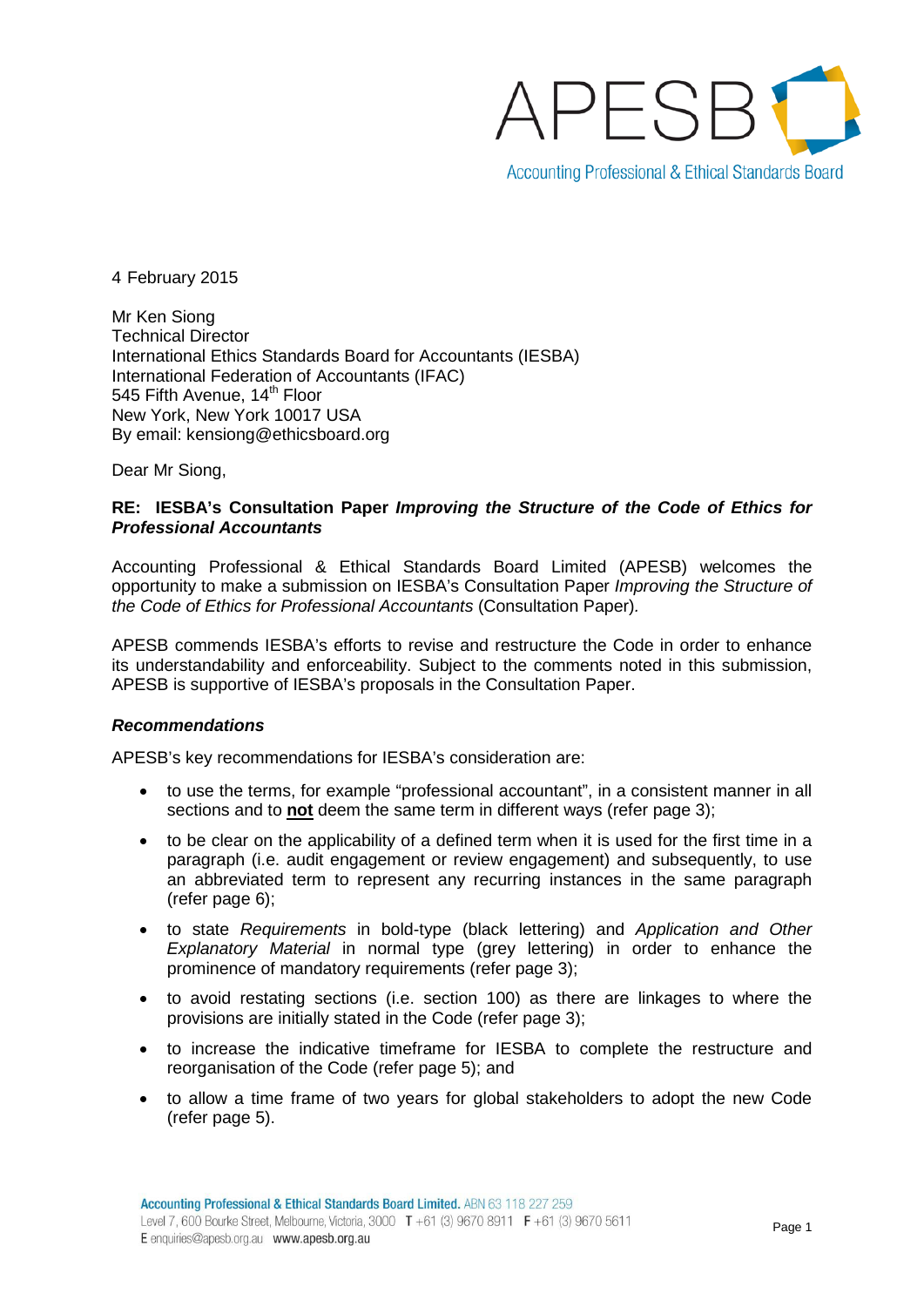# **Questions**

APESB's responses to the questions raised by the IESBA in the Consultation Paper are as follows:

**1. Do you believe that the approach outlined in this Consultation Paper, as reflected in the Illustrative Examples, would be likely to achieve IESBA's objective of making the Code more understandable? If not, why not and what other approaches might be taken?**

APESB supports IESBA's efforts to make the Code user-friendly in order to facilitate stakeholders' understanding of the Code's conceptual framework and the interconnections between the different sections of the Code by:

- developing a new *Preface* Section to provide guidance on the terms used in the Code and how to use the Code;
- adding a table setting out the structure of the different sections of the Code;
- developing an introductory *Purpose* paragraph to provide the context of a specific section; and
- clearly separating the mandatory paragraphs (i.e. *Requirements*) from the guidance paragraphs (i.e. *Application and Other Explanatory Material*).

APESB strongly supports IESBA's view in the Consultation Paper that the best approach is to state mandatory professional and ethical obligations (i.e. *Requirements*) first which is immediately followed by the related guidance (i.e. *Application and Other Explanatory Material)*.

**2. Do you believe that the approach outlined in this Consultation Paper, as reflected in the Illustrative Examples would be likely to make the Code more capable of being adopted into laws and regulations, effectively implemented and consistently applied? If not, why not and what other approaches might be taken?**

APESB is of the view that the Consultation Paper approach outlined by IESBA is conducive to the effective adoption of the Code into laws and regulations as the requirements would be clearly identified.

In Australia, legislative backing to the domestic Code (i.e. APES 110 *Code of Ethics for Professional Accountants* (APES 110)) is provided by Australian Auditing Standard ASA 102 *Compliance with Ethical Requirements when Performing Audits, Reviews and Other Assurance Engagements* (ASA 102).

ASA 102 creates a legislative obligation in Australia for external auditors who are performing Corporations Act audits to have regard to the applicable requirements of APES 110 issued by APESB. Australian Auditing Standards are based on International Standards on Auditing issued by the International Auditing and Assurance Standards Board (IAASB) and IESBA's amendments appear to be making the IESBA Code more aligned with IAASB's drafting approach which has already been accepted by legislators in Australia. Accordingly, we are of the view that IESBA's proposed Consultation Paper approach will assist in the Code's effective implementation, consistent application and enable enforcement by raising the visibility of the Code's requirements.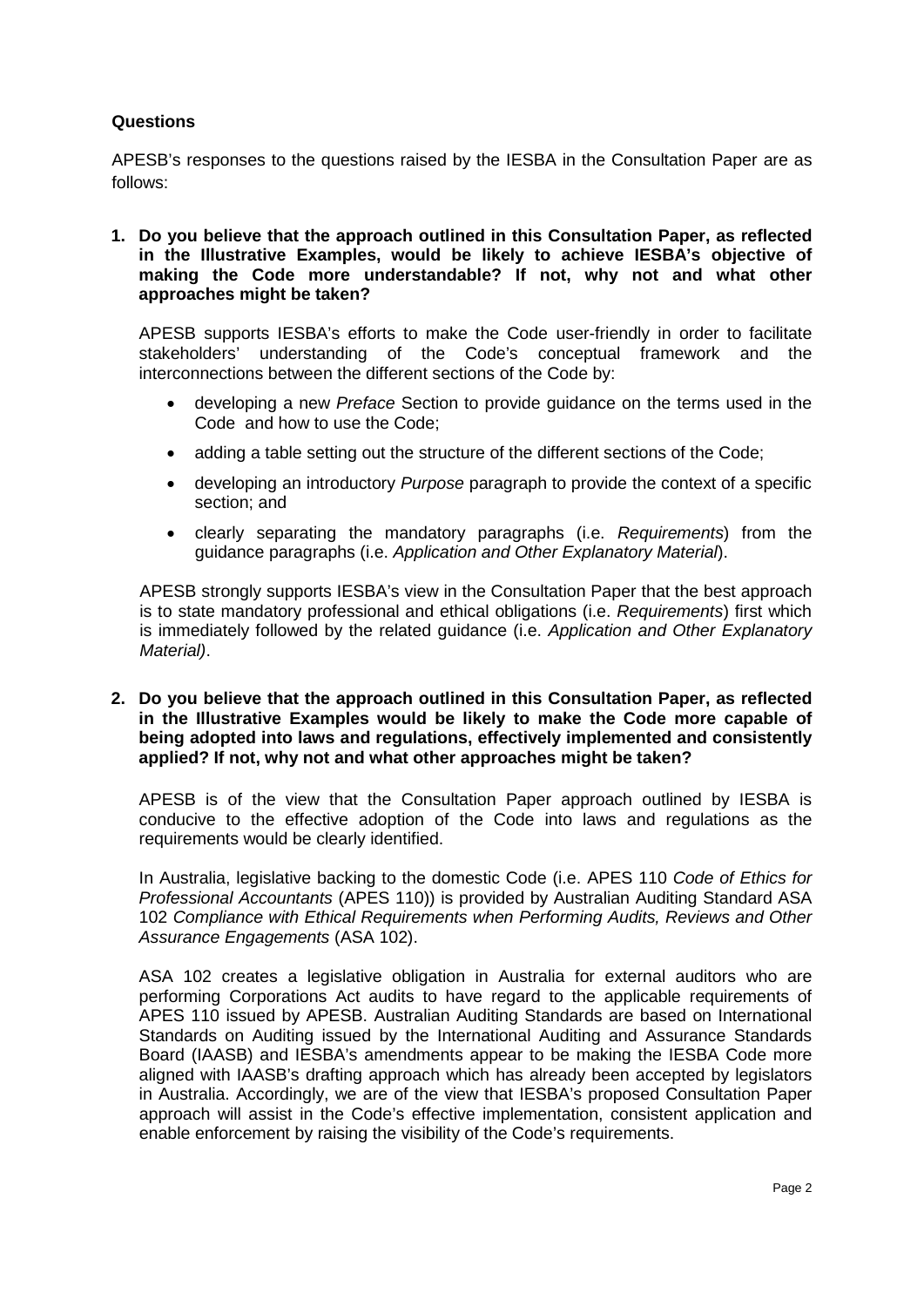In addition, APESB respectfully raises the following matters for IESBA's consideration:

- We question whether deeming the same term (e.g. professional accountant) in different ways to address different segments of professional accountants in sections 100, 200 and sections 300 to 500 is likely to lead to confusion. This may give rise to unintended legislative consequences or may cause enforcement difficulties to regulators. An approach APESB uses to address this issue is to state the applicable segment of the accounting profession at the start of each paragraph (i.e. either professional accountant in public practice, professional accountant in business or professional accountants, if it is applicable to all professional accountants) and to subsequently use professional accountant for the remainder of the paragraph. Whilst it is acknowledged that this may add to the overall length, when each paragraph is considered in isolation (even if a user does not read the introductory paragraphs in each section), it clearly states which segment of the membership is being addressed. Please refer to APESB's APES 200 and APES 300 series of professional and ethical standards available via this [link](http://www.apesb.org.au/page.php?id=12) where this approach has been adopted.
- In order to further enhance the prominence of the mandatory requirements, IESBA could consider stating the *Requirements* in bold-type (black lettering) and *Application and Other Explanatory Material* in normal type (grey lettering). APESB has adopted this approach for its Standards in Australia.
- APESB has a preference for providing the list of defined terms at the beginning of the Code rather than at the end of the Code. If the definitions are placed at the start of the Code, it will facilitate a user's reading of the Code and it is not necessary to re-introduce key definitions at the start of each section. Furthermore, if there are cross-reference linkages from the defined term to the definitions list, IESBA may be able to avoid any repetitive '*Terms Used in the Section*' (such as professional accountant, audit engagement, audit client etc.) as proposed in the Consultation Paper and thus reducing the length of the Code.
- In the illustrative examples, some steps in the conceptual framework in section 100 are repeated. Although we acknowledge that IESBA has intentionally restated this material to assist a user's comprehension and understanding of a specific section without having to read the entire section 100, this approach inadvertently duplicates the information in section 100. This leads to an increase in the length of the Code for an insignificant benefit. We are of the view that as IESBA is proposing to add links to the conceptual framework and definitions, the issue of assisting a user's understanding and comprehension of the Code could be better addressed through these links and education rather than duplicating material in the Code.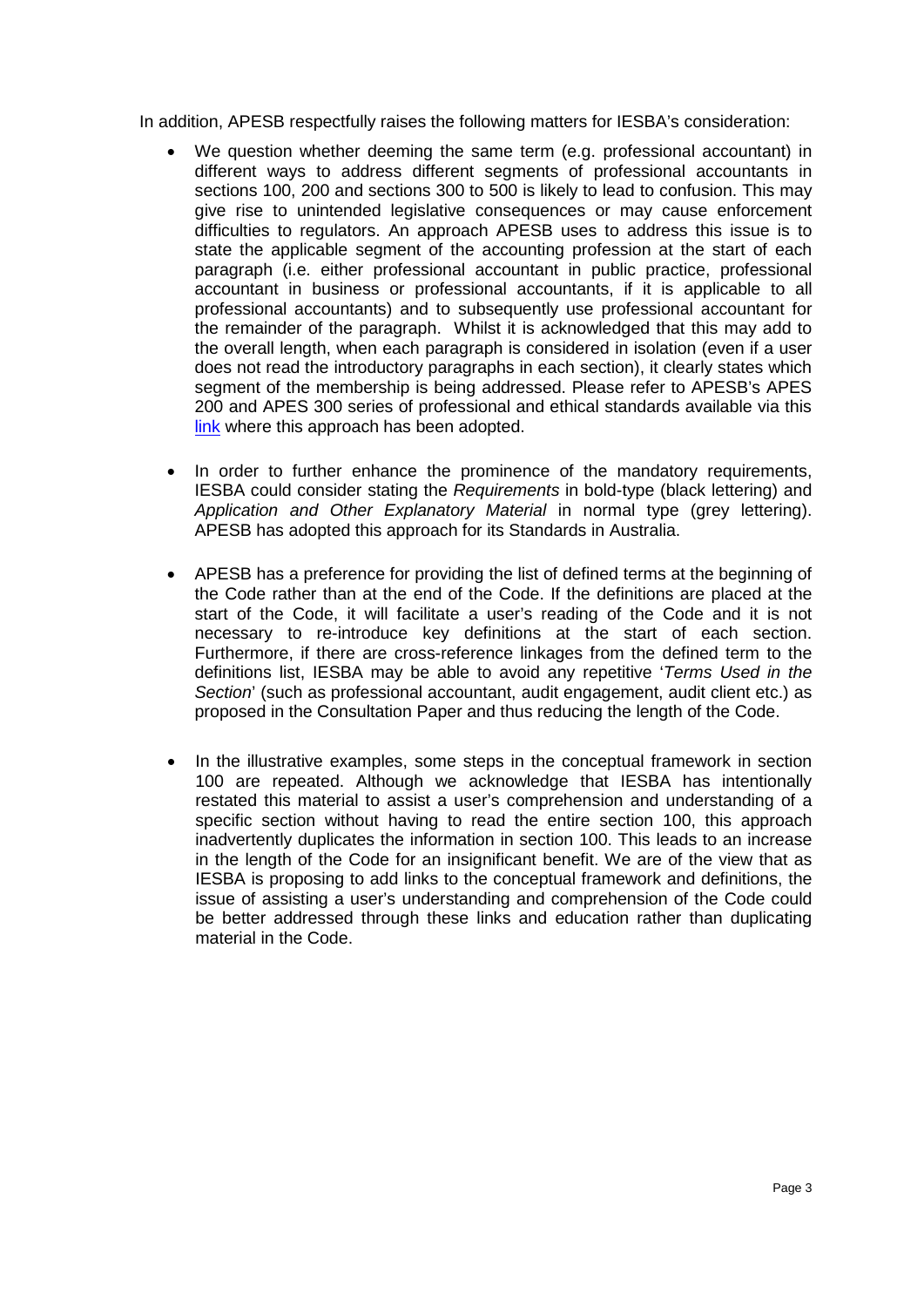## **3. Do you have any comments on the suggestions as to the numbering and ordering of the content of the Code (including reversing the order of extant Part B and Part C) as set out in paragraph 20 of the Consultation Paper?**

APESB agrees that the proposed reorganisation of the Code will enhance its usability. We also support the reordering of the Code's content e.g. moving the current Part C before the current Part B since that order enables similar materials in respect of:

- professional accountants in business (proposed 200 section) to be presented first; and
- professional accountants in public practice (proposed 300-500 sections) to be grouped together and the auditor independence provisions to be presented at the end as sections 400 and 500.

APESB supports the above reorganisation as professional accountants in business (who represent the majority of accountants) can then easily access the collective selfcontained sections that relate to them whilst this approach continues to maintain the existing organisation of sections for professional accountants in public practice.

# **4. Do you believe that issuing the provisions in the Code as separate standards or rebranding the Code, for example as International Standards on Ethics, would achieve benefits such as improving the visibility or enforceability of the Code?**

This is worthy of consideration since a significant component of the Code of Ethics is the auditor independence provisions (approx. 89 pages out of 157 pages). Furthermore, the auditor independence provisions impact on a smaller proportion of professional accountants in public practice in comparison to the other provisions that impact upon all professional accountants in public practice.

APESB is supportive of IESBA's proposal to issue the auditor independence provisions of the Code as a separate standard (for example, International Standards on Auditor Independence). We are supportive of the IESBA's Illustrative Example in the Consultation Paper that present a standard on sections 100-300 and then a separate standard on Auditor Independence i.e. sections 400-500 (the previous sections 290/291). This would shorten the Code of Ethics to about 68 pages and improve its accessibility, readability and understandability by the majority of professional accountants who are not engaged in audits.

### **5. Do you believe that the suggestions as to use of language, as reflected in the Illustrative Examples, are helpful? If not, why not?**

APESB is supportive of IESBA's proposed approach to enhance the readability and clarity of the Code by:

- using simpler and shorter sentences;
- simplifying complex grammatical structures;
- consistently using the word 'shall' to denote mandatory requirements; and
- aligning terminology used in the independence sections with that used by the IAASB.

APESB also agrees with IESBA's approach to include a link, both in paper and electronic versions, to terms, which are described in greater detail within the text of the Code.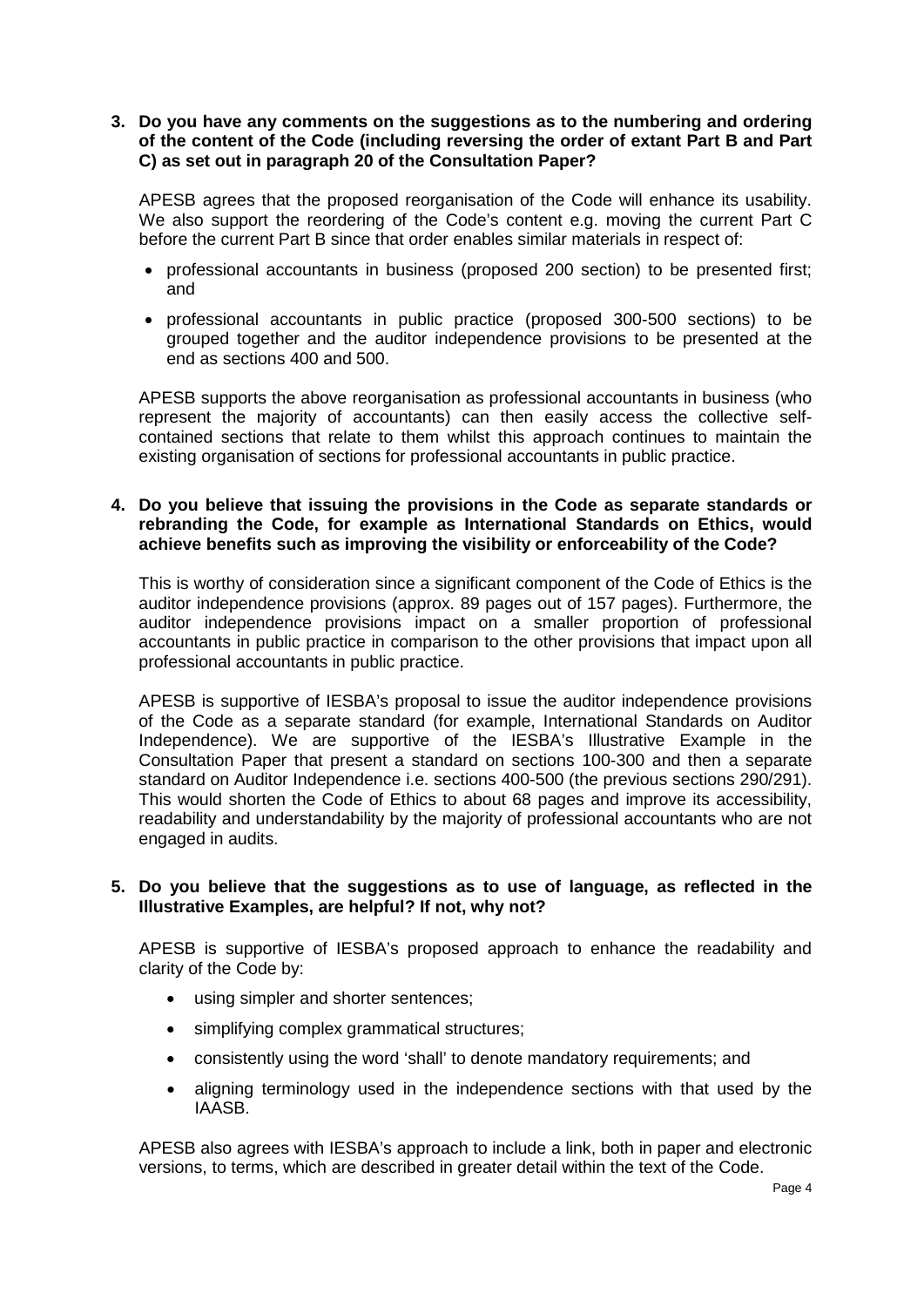**6. Do you consider it is necessary to clarify responsibility in the Code? If so, do you consider that the illustrative approach to responsibility is an appropriate means to enhance the usability and enforceability of the Code? If not, what other approaches would you recommend?**

APESB considers that it is important to clarify responsibilities in the Code as it provides clarity whether the professional accountant in public practice or the firm has the responsibility to ensure a specific professional obligation is complied with. This approach is likely to assist professional bodies and regulators who enforce the Code. We believe that the illustrative approach is an appropriate means to achieve this outcome.

### **7. Do you find the examples of responsible individuals illustrated in paragraph 33 useful?**

Yes, the examples of responsible individuals illustrated in paragraph 33 of the Consultation Paper are useful and where appropriate this approach should be adopted in other sections of the Code.

# **8. Do you have any comments on the suggestions for an electronic version of the Code, including which aspects might be particularly helpful in practice?**

APESB agrees that an interactive web version of the Code will be useful and is supportive of IESBA's proposals in this regard.

## **9. Do you have any comments on the indicative timeline described in Section VIII of this Paper?**

Subsequent to IESBA receiving feedback from stakeholders on this Consultation Paper, IESBA appears to be estimating a time period of approximately one year to complete the reorganisation of the Code. We caution IESBA whether this indicative timeline is realistic. We believe that this is a significant project and the reorganisation of the material in the Code is likely to lead to unintended consequences and it may take significant time to resolve the issues created by this reorganisation.

We also believe that the proposed timeline of one year from the completion date (i.e. January 2017) for the Code to become effective may not suffice, even if there are insignificant changes to the requirements. It may be more appropriate to provide a longer period of 18 months to 24 months from January 2017 for the new Code to become effective.

For example, assuming that IESBA meets the January 2017 deadline, a commencement date of January 2019 is more realistic for stakeholders to consider the new Code and then to go through the relevant jurisdiction's due process to incorporate the Code into applicable legislation, regulation and professional requirements.

We note that when the most recent rewrite of the Code occurred in 2009, it took most countries until 2012-14 to fully adopt the Code. Accordingly, we believe that a period of two years is appropriate, particularly where there are legislative and regulatory considerations and to allow more time for SMP practices (which are the majority of accounting practices) who have historically struggled with the effective implementation of the Code.